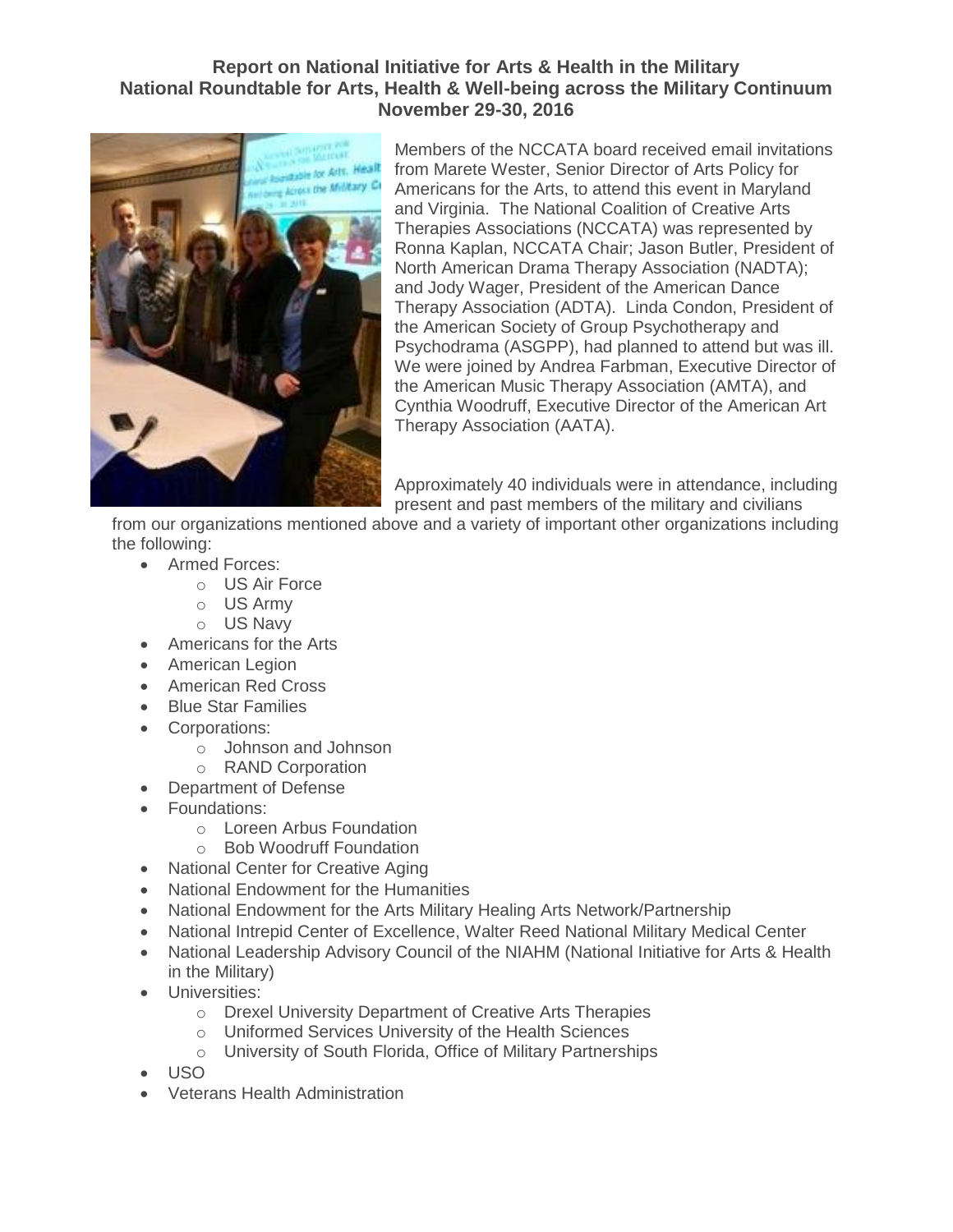## **Report on National Initiative for Arts & Health in the Military National Roundtable for Arts, Health & Well-being across the Military Continuum November 29-30, 2016**

This event was a day and a half filled to the brim with speakers, information, dialogue, and networking. Stated goals and objectives of the roundtable were to:

- 1. Benchmark and report out on progress made toward actualizing the recommendations articulated in HIAHM's 2013 seminal report, *Arts, Health, and Well-Being across the Military Continuum – White Paper and Framing a National Plan for Action*
- 2. Outline the next key set of action steps to be taken collaboratively over the next 3 to 5 years; these steps will form the backbone of HIAHM's new Blueprint for Action
- 3. Formalize communications and events plan to guide NIAHM's work through 2020 to educate and engage policy leaders, decision—makers, supporters, and field activities to realize the Blueprint's goals

The 2013 document noted several areas where the arts have demonstrated impact, e.g., helping to sustain and promote troop force and family *(a) readiness, (b) resilience,* and *(c) retention* and subsequent successful (d) *reintegration* into family and community life.

Furthermore, the 2013 White Paper recommended strategies in the following areas:

- Research
	- o Support a broad research agenda
	- o Conduct needs assessment and benchmark research
	- o Promote linkages and information sharing
- Practice
	- o Person and family-center for life
	- o Arts at every stage—from healing to wellness
	- o Access for all
- **Policy** 
	- o Formal recognition
	- o Strategically placed
	- o Adequately resourced

More details about all these aspects listed above were provided in a Briefing Paper prepared for the November 2016 Roundtable we attended. An addendum containing additional resources accompanied the briefing paper. We believe there are numerous websites, webinars and more that could prove to be educational and functional for NCCATA member organizations to expand creative arts therapies services across the military continuum.

A tour of the National Intrepid Center for Excellence (NICoE) was enlightening, and a presentation by art therapist Melissa Walker, ATR; Girija Kaimal, EdD, Department of Creative Arts Therapies @ Drexel University; and Dr. Sarah Kass, CAPT, USN RET, the Military Clinical Advisor of Creative Forces: The NEA Military Healing Arts Partnership highlighted creative arts